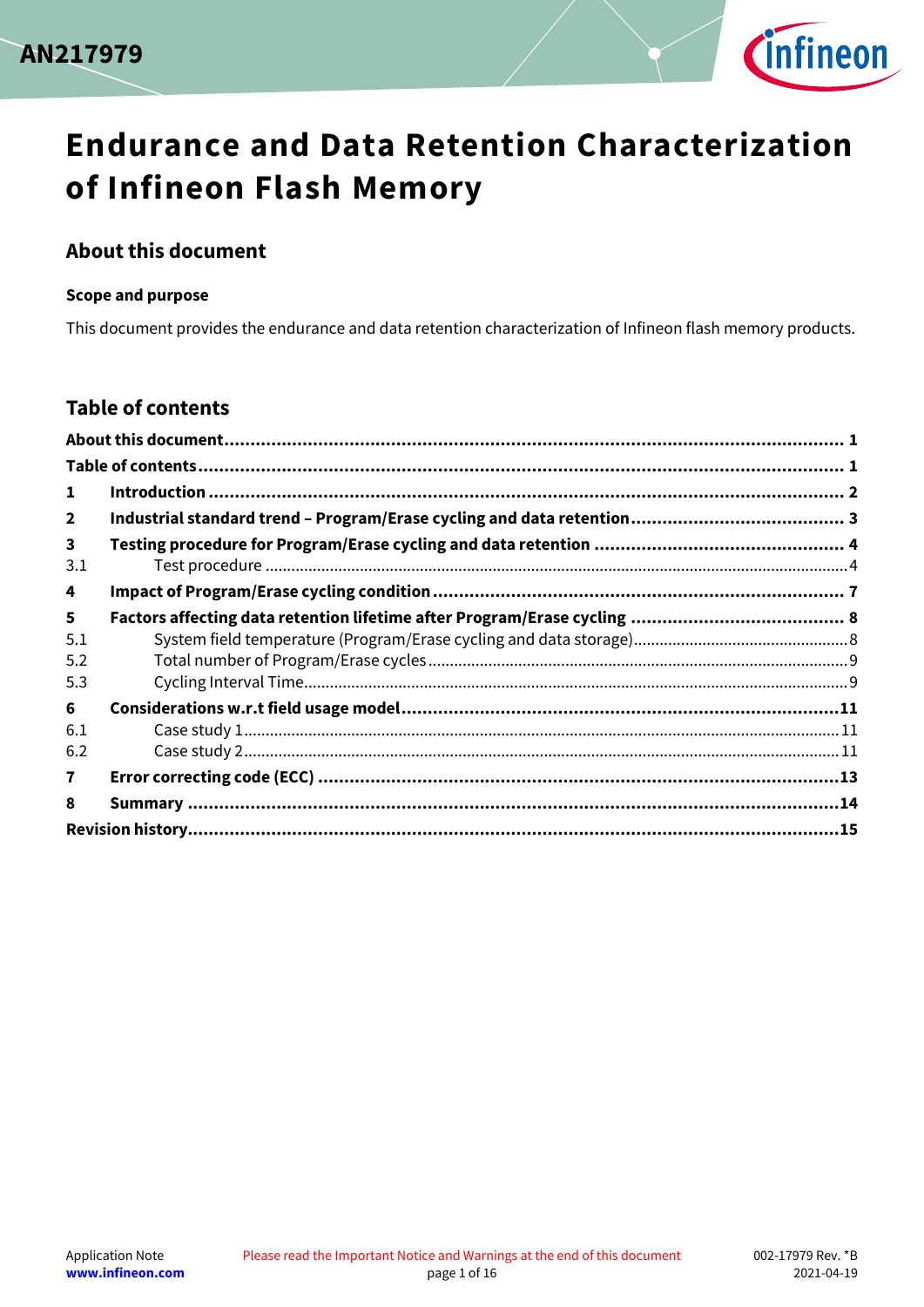

## <span id="page-1-0"></span>**1 Introduction**

Nonvolatile flash memory technology is subject to physical degradation that can eventually lead to device failure. Vendors use two end-of-life parameters to specify the performance of reprogrammable nonvolatile memory: Program/Erase endurance and data retention. Understanding the practical meaning of these parameters and their inter-relationship allows a designer to properly assess the capabilities in order to meet the system performance and reliability requirements.

This application note provides a perspective on nonvolatile flash memory reliability testing methodology and discusses the influence of key factors in terms of Program/Erase endurance and data retention. It also provides information on reliable usage models using Infineon products related to industry standards.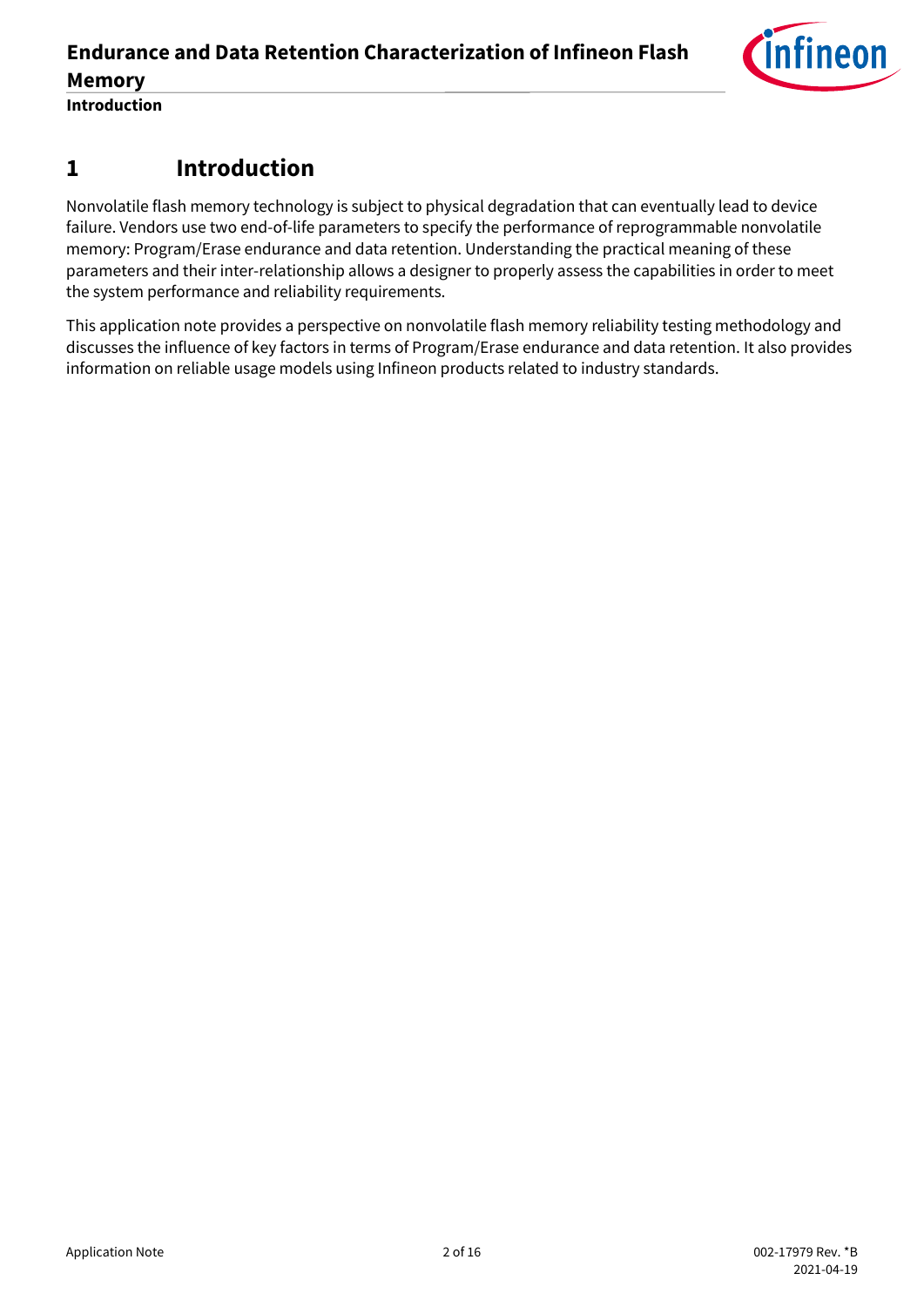

**Industrial standard trend - Program/Erase cycling and data retention** 

## <span id="page-2-0"></span>**2 Industrial standard trend – Program/Erase cycling and data retention**

JEDEC standard JESD22-A117 indicate that over-stressing a memory product during reliability evaluation will impact the data retention after Program/Erase cycling. This is not uncommon. Overstressing flash during preproduction and/or production tests can impact data retention of later operations.

JESD22-A117

4.1.2.4 Intentional delays between cycles

The degradation rate of EEPROM products may depend strongly on the cycling frequency.

This sentence indicates that significant overstress can excessively accelerate the degradation of nonvolatile flash memory performance. Design of high-reliability products based on a product usage model is a primary concern, especially for newer technologies. It is essential to comprehend the gap between the evaluation condition and field usage to adequately characterize the reliability of the application in the field. Understanding field usage models (cycling frequency per sector, temperature, etc.) and testing under the same conditions will avoid overstressing the device.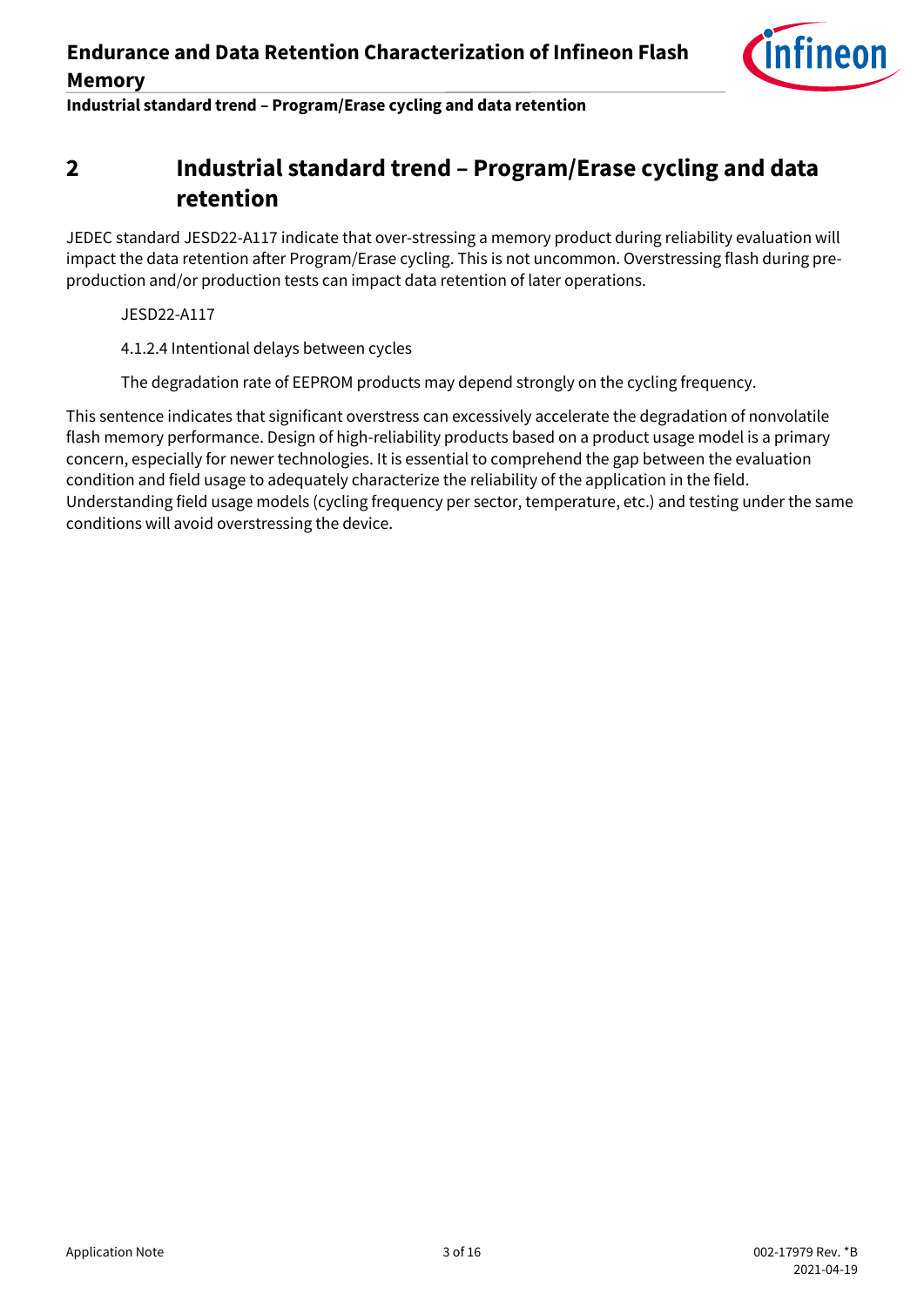

**Testing procedure for Program/Erase cycling and data retention** 

## <span id="page-3-0"></span>**3 Testing procedure for Program/Erase cycling and data retention**

#### <span id="page-3-1"></span>**3.1 Test procedure**

JEDEC qualification standards JESD47, JESD22-A117, and AEC-Q100 require evaluation samples to undergo both endurance stress and data retention stress after completing endurance.

For endurance cycling, JEDEC specifies four primary points:

- 1. The cycling time is limited to 500 hours of actual cycling operations, not including inserted bake times used in cycling delays.
- 2. One must follow the inserted bake delay guideline in JESD22-A117.
- 3. High-temperature bakes are not to be inserted during room temperature endurance.
- 4. The delays plus the cycling time itself must not add up to more than 500 hours at 85 degree Celsius during high- temperature endurance.

The assumption of JEDEC's cycling condition is 1.5 years at 55 degree Celsius, which is equivalent to 500 hours at 85 degree Celsius when the assumed cycling de-trapping Ea is 1.1 eV for Floating gate technology.

For AEC-Q100, the primary concern of the endurance condition is the customer usage model. It recommends understanding the customer usage model, including the targeted Program/Erase cycling count, period, and temperature, because automotive products typically require a tighter field usage model. Moreover, Cycling shall be performed at temperature T ≥ 85°C, with total cycling time not exceeding 15 percent of the accelerated product life. (For example, 10 years product life in field allows 1.5 years Program/Erase cycling period in field.)

In cycling methodology, Infineon implements cycling in proportions of 100%, 10%, 1%, and less than 1% Program/Erase cycling on the same unit. At a minimum, Program/Erase cycling time of 100% and 10% areas occupy each one-third of total Program/Erase cycling time. **[Figure 1](#page-4-0)** shows an example of sector assignment. The assigned sector number for each Program/Erase cycling target are intended to meet the 500 hours Program/Erase cycling period. **[Figure 2](#page-4-1)** shows the allocation of cycling condition and time as one of conditions.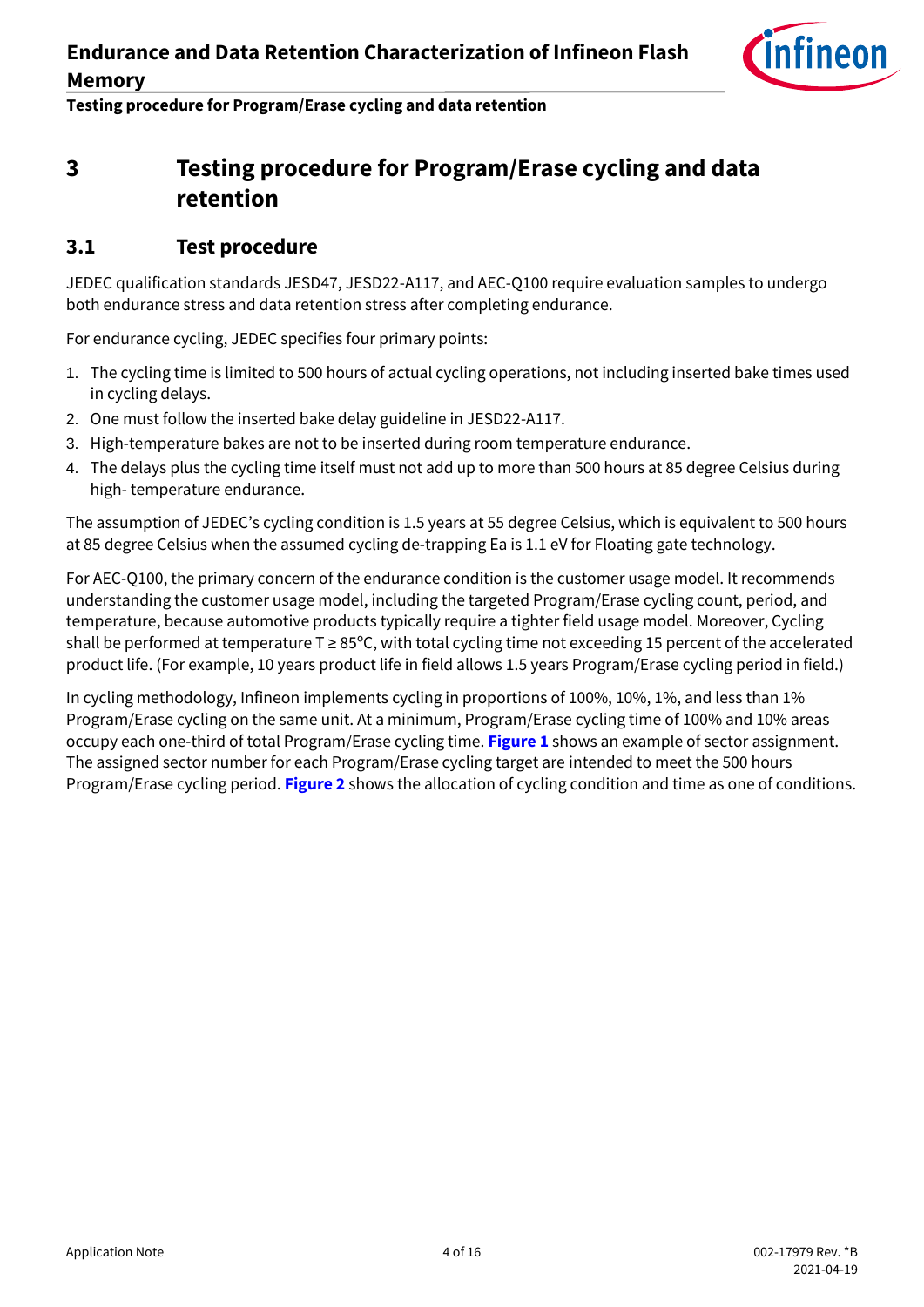

#### **Testing procedure for Program/Erase cycling and data retention**



#### <span id="page-4-0"></span>**Figure 1 Example of Program/Erase Cycle Conditions in a Unit**

| Program/Erase Cycling condition     |                                   | Assigned sector per a unit | Cycling count per a condition | Cycling time per a condition |
|-------------------------------------|-----------------------------------|----------------------------|-------------------------------|------------------------------|
| Target percentage                   | Target cycling count per a sector |                            |                               |                              |
| 100% Program/Erase cycling          | 100k Program / Erase cycles       | 2 sectors                  | 200k Program / Erase cycles   | Over 1/3 of 500 hours        |
| 10% Program/Erase cycling           | 10k Program / Erase cycles        | 20 sectors                 | 200k Program / Erase cycles   | Over 1/3 of 500 hours        |
|                                     | 1k Program / Erase cycles         | 40 sectors                 | 40k Program / Erase cycles    |                              |
| Less than 10% Program/Erase cycling | 100 Program / Erase cycles        | 80 sectors                 | 8k Program / Erase cycles     | Less than 1/3 of 500 hours   |
|                                     | 10 Program / Erase cycles         | 80 sectors                 | 0.8k Program / Erase cycles   |                              |
|                                     |                                   |                            |                               |                              |
|                                     |                                   | Total                      | 448.8k Program/Erase cycles   | 500 hours                    |
|                                     |                                   |                            |                               |                              |

#### <span id="page-4-1"></span>**Figure 2 Program/Erase cycling condition, allocation, and time**

#### *Note: Sector or block assignment depends on the specific product.*

According to the JEDEC JESD47 specification, data retention lifetime for 100 percent Program/Erase cycling is required to meet 10 hours at 125 degree Celsius, and 10 percent Program/Erase cycling to meet 100 hours at 125 degree Celsius. (10 hours at 125 degree Celsius is equivalent with over 10 years at 55 degree Celsius in field when activation energy is 1.1 eV.) Data pattern during Data retention bake uses ChecKerBoarD(CKBD), Reverse-ChecKerBoarD(RCKBD), or Random. As an engineering study, data retention bake time is routinely extended to characterize the ability of data retention after Program/Erase cycling.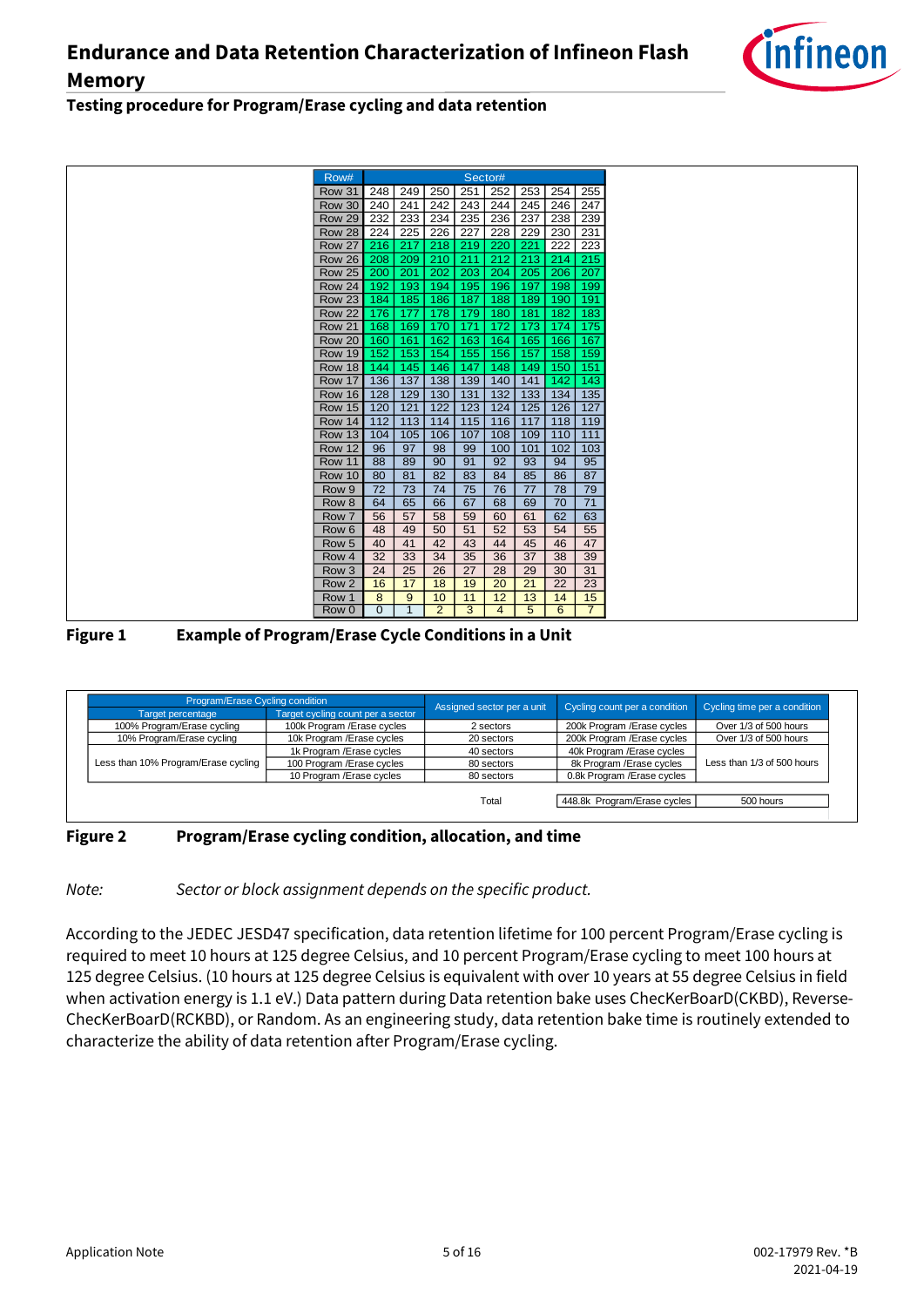

Testing procedure for Program/Erase cycling and data retention



**Figure 3 Data retention bake target**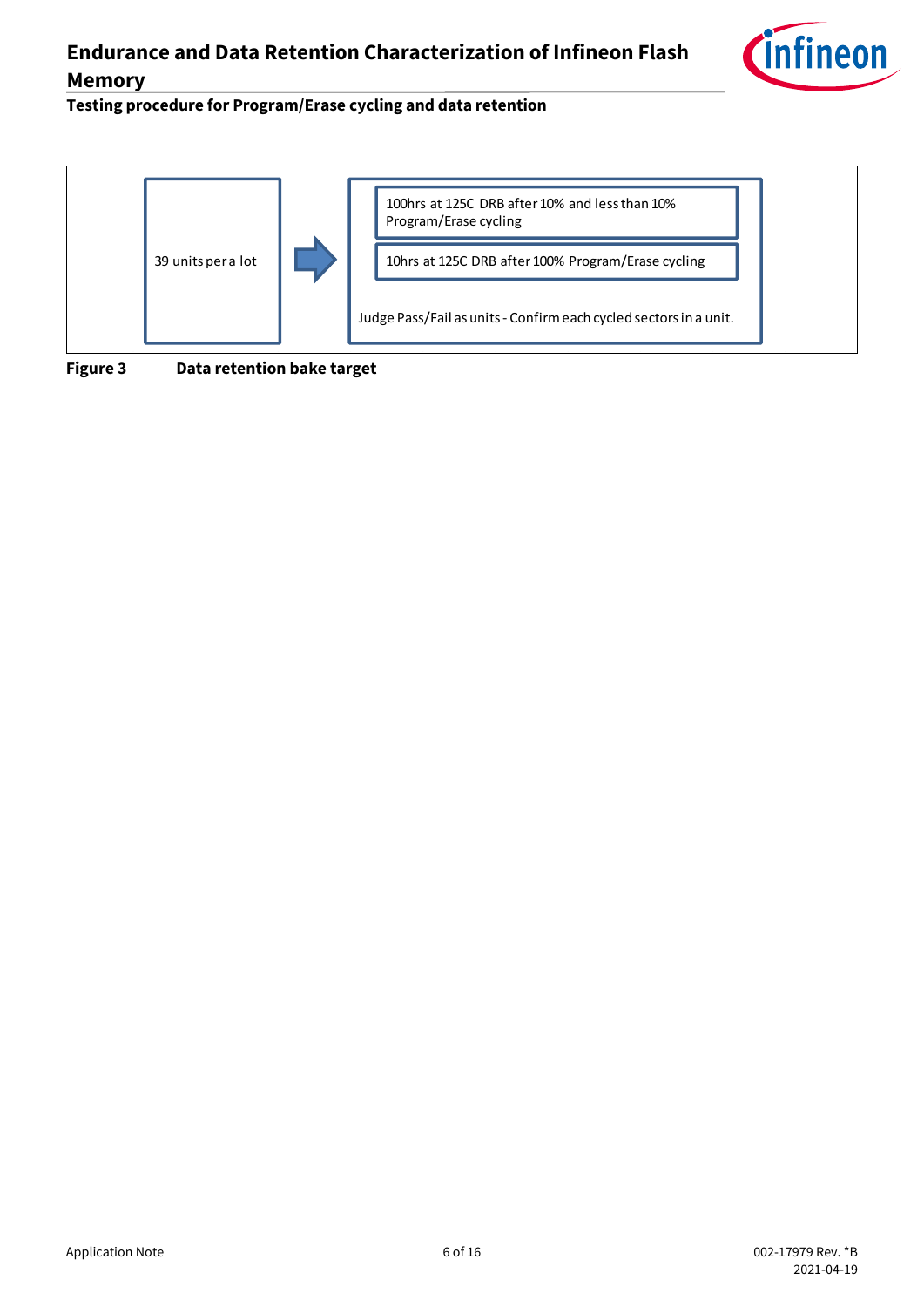

**Impact of Program/Erase cycling condition** 

## <span id="page-6-0"></span>**4 Impact of Program/Erase cycling condition**

This section uses a simplified MirrorBit™ cell structure as a model and data. However, as a phenomenon, it is common both for NOR/NAND Flash Floating Gate technology and NOR Flash MirrorBit™ technology. Diminished data retention is possible with both NOR and NAND Flash because of high-frequency program/erase cycles to the same sectors.

The ideal program state of a flash memory MirrorBit™ cell is to have all stored electrons within the specific area of the Nitride layer of the cell as shown in **[Figure 4](#page-6-1)** (a simplified rendering). Electrons are not de-trapped (diffused) easily from the Nitride layer, resulting in good data retention performance. In cases where Program/Erase is repeated rapidly, perhaps by using only a few sectors, the excess trapped electrons located near the Nitride layer increase significantly as shown in **[Figure 5](#page-6-2)**. Those excess trapped electrons are easily detrapped (diffused) and cause poorer data retention performance. If the product is run to a maximum cycle count (100 percent) in a days or even just a few hours, excess trapped electrons near the Nitride layer are accumulative due to the lack of a normal de-trapping effect between cycles. A higher cycling rate prevents relaxation recovery and it is a direct result of cycling overstress.



<span id="page-6-2"></span><span id="page-6-1"></span>*Note: Blue dots are electrons in the Nitride layer. Red dots are trapped electrons around the Nitride layer (ex, Oxide).*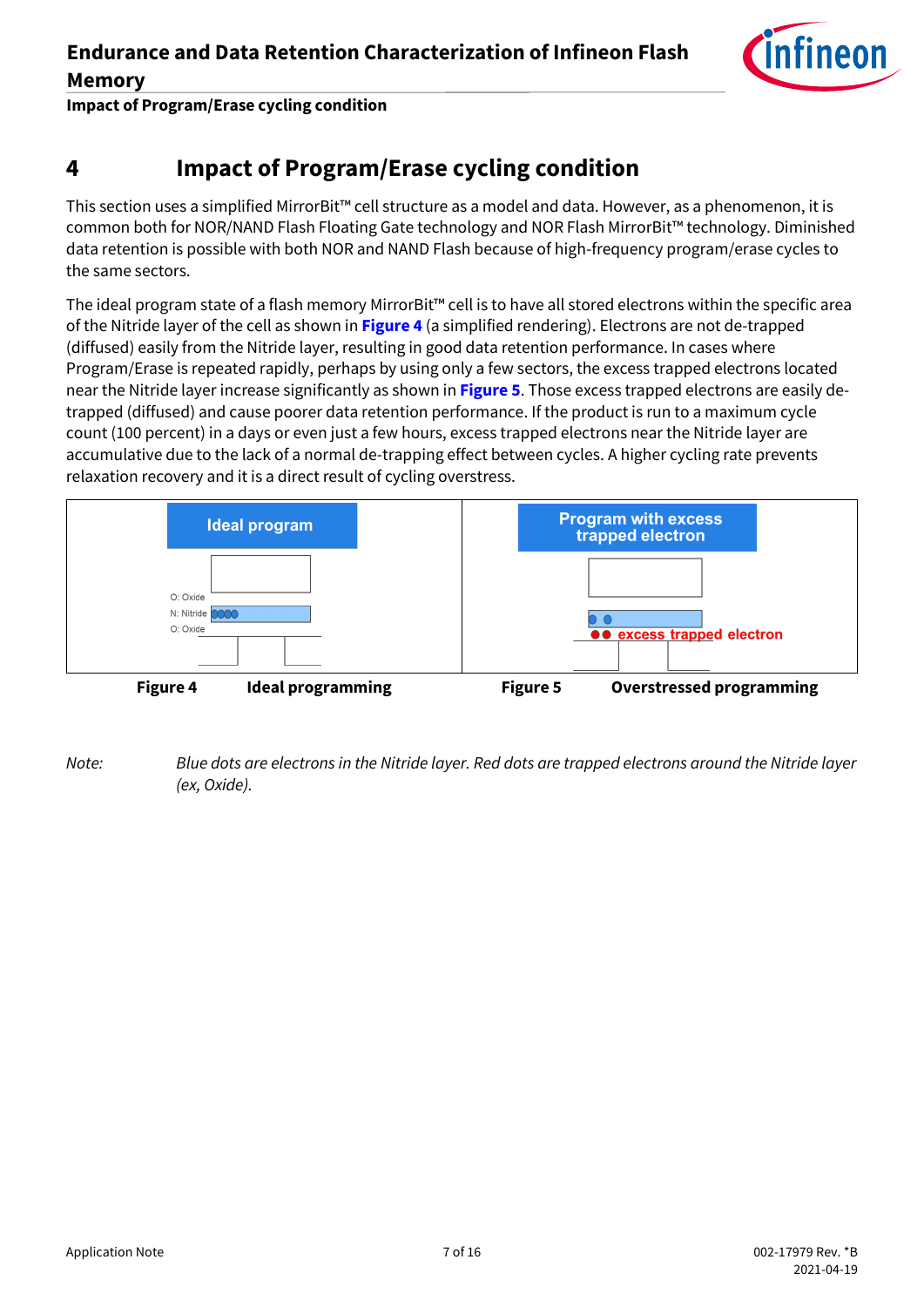

#### Factors affecting data retention lifetime after Program/Erase cycling

## <span id="page-7-0"></span>**5 Factors affecting data retention lifetime after Program/Erase cycling**

Post-Cycling Data retention is determined by three main parameters:

- 1. System Field Temperature (Program/Erase Cycling and Data Storage)
- 2. Total number of Program/Erase Cycles
- 3. Cycling Interval Time

These factors can significantly impact the retention lifetime after Program/Erase cycling. To ensure that the reliability design of the product is suitable for a particular customer application, a good understanding of these parameters is essential.

## <span id="page-7-1"></span>**5.1 System field temperature (Program/Erase cycling and data storage)**

Temperature is a significant modifier for endurance and data retention. One cannot universally assume that a part will work for its entire lifetime of 10 to 20 years by simply assuming a field average temperature such as 55 degree Celsius. In fact, there are a variety of temperature profiles based on real-world applications. Most of the time, a continuous high or low temperature is not typical for most applications. There is always a distribution of use at different temperatures. However, an average use temperature can be calculated from a complex temperature profile through the Arrhenius equation. Higher temperatures increase the impact to the average field temperature even if the actual time spent at the high temperature is small. Again, lower storage temperatures can increase retention lifetime while higher storage temperatures can decrease it significantly.





**Figure 6 Data retention time vs. field average temperature**

$$
At = \exp\left[\left(\frac{Ea}{kb}\right) \times \left(\frac{1}{T_{field}} - \frac{1}{T_{reference}}\right)\right]
$$

$$
Lifetime_{FieldTemp} = At \times (Lifetime_{55°C})
$$
\nAt: Acceleration temperature factor\nEa: MB activation energy: 1.2eV, Note: FG: 1.1eV\nkb: Boltzmann constant = 8.62 1E-5 eV/K,

At: Acceleration temperature factor

Ea: MB activation energy: 1.2eV, Note: FG: 1.1eV

Application Note 6. The set of 16 of 16 of 16 of 16 of 16 of 16 of 16 of 16 of 16 of 16 of 16 of 16 of 16 of 1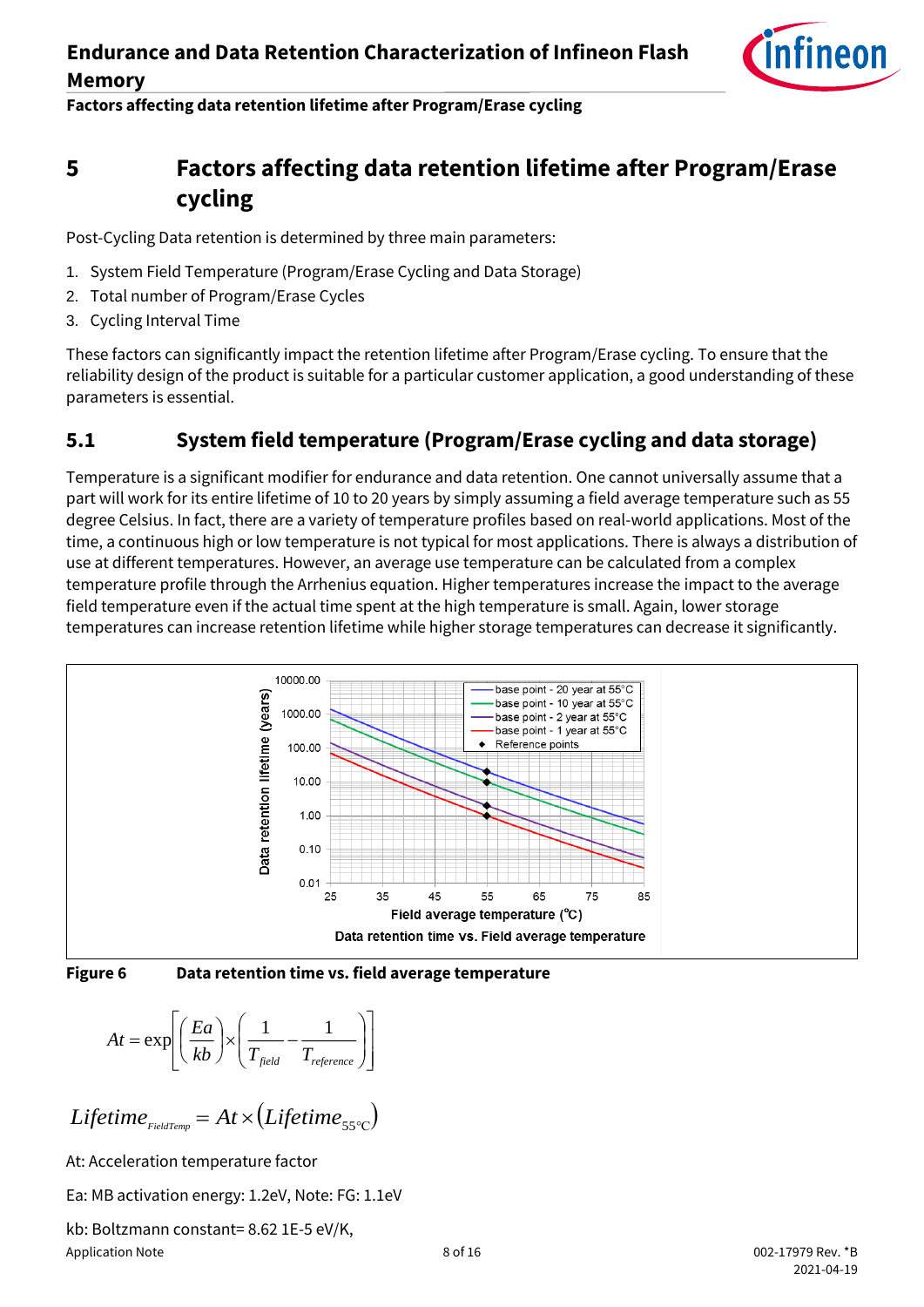

Factors affecting data retention lifetime after Program/Erase cycling

Tfield: Field average temperature (°C) + 273 K,

Treference: 55 (°C) + 273 K

Lifetime field: Data retention lifetime (years)

Lifetime 55 °C: Base points, 1/2/10/20 years at 55ºC

*Note: Assumptions are 1, 2, 10, and/or 20 years after Program/Erase cycling such as 10k or 100k cycles at 55 degree Celsius.* 

#### <span id="page-8-0"></span>**5.2 Total number of Program/Erase cycles**

There is a trade-off between the Program/Erase cycling count and subsequent Data Retention capability. The larger the Program/Erase cycling count, the smaller the subsequent Data Retention after the completion of Program/Erase cycling. In general, they are inversely proportional; that is, if the number of Program/Erase cycles are increased by about one order (10x) of magnitude, it results in subsequent Data retention of about one order smaller (1/10x) of magnitude.



**Figure 7 Relationship between data retention and Program/Erase cycling**

The plotted lines are based on 1/2/10/20 year lifetime after 10k Program/Erase cycles at 55 °C.

### <span id="page-8-1"></span>**5.3 Cycling Interval Time**

The endurance specification of a flash device should be evaluated in terms of the projected in-system rate of erasure for any given sector. The sectors used for data logging may rapidly accumulate erase cycles depending on the frequency and size of the data being captured. Such use may ultimately lead to those sectors failing first. As such, the shorter the Program/Erase interval time between Program/Erase cycles, the worse the data retention. Longer interval times between Program/Erase cycles can de-trap the excess trapped electrons between Program/Erase cycles, resulting in better data retention. **[Figure 8](#page-9-0)** shows an example of the retention lifetime over a variety of interval times, assuming 20 years retention lifetime after 10k Program/Erase cycles at an average of 55 degree Celsius cycling, under JEDEC test conditions.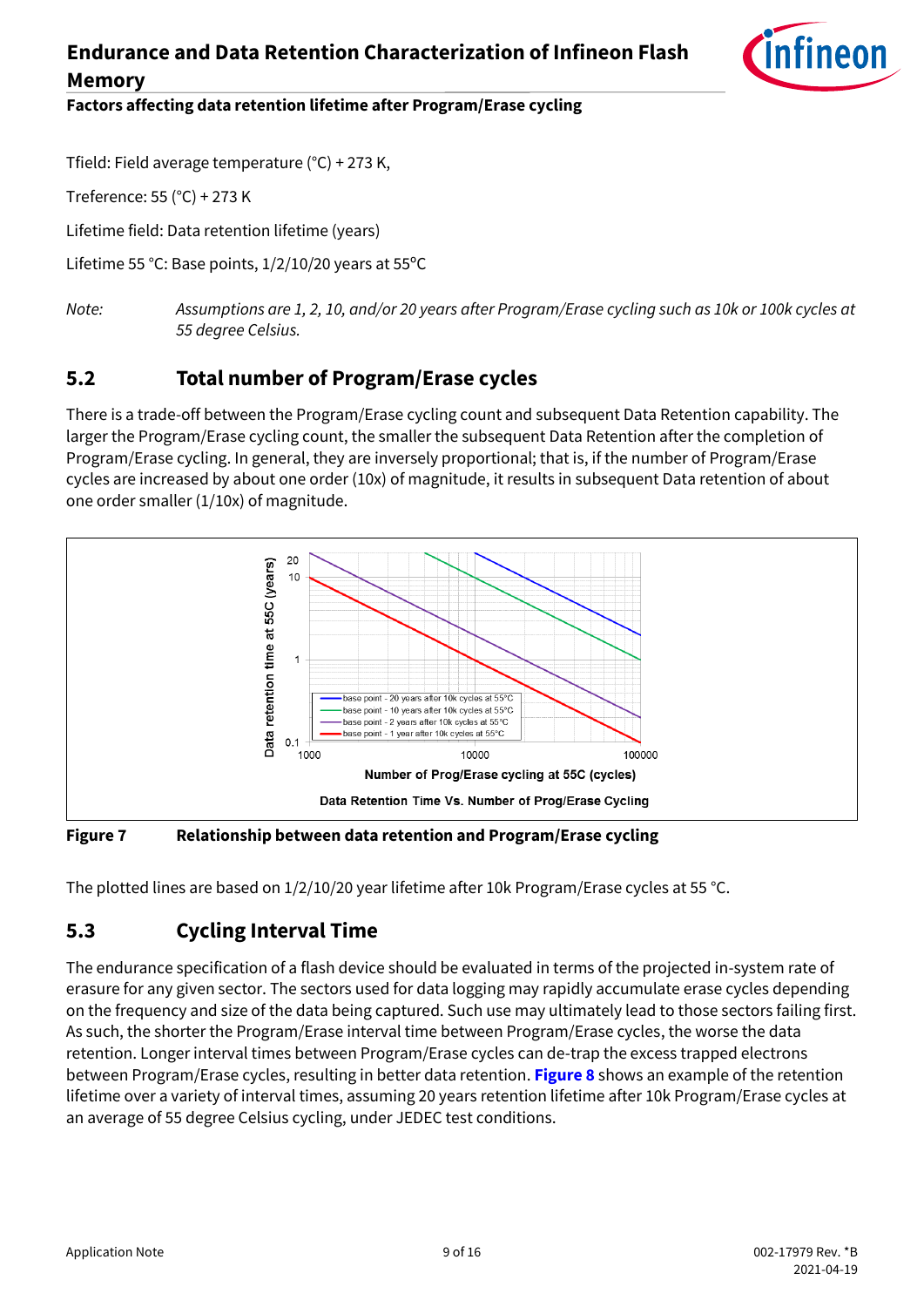

#### Factors affecting data retention lifetime after Program/Erase cycling



<span id="page-9-0"></span>**Figure 8 Retention lifetime vs. interval time between cycles of 10k Program/Erase cycling**

Base plot of red dot is 20 years retention lifetime after 10k Program/Erase cycles at 55 degree Celsius under JEDEC test condition.

The slope of interval dependency came from empirically collected data.

The following interpretation applies to **[Figure 8](#page-9-0)**:

- Assume that the time required to complete 10k Program/Erase cycling is spread over 20 years at 55 degree Celsius in field. (1~2 Program/Erase cycles per day)
- Average interval time between Program/Erase cycles = 20 (years) x 8760 (hours per a year) x 3600 (seconds per hour) / 10000 (Program/Erase cycles) = 63072 (seconds)
- Calculated Retention lifetime = 110.5 (years) at 55 degree Celsius
- Total product lifetime = 20 (years for Program/Erase cycling period) + 110.5 (years for data retention after 10k Program/Erase cycles) = 130.5 (years)
- Slope between data retention and interval time = 0.66

*Note: The assumption uses an average interval time between Program/Erase cycles. In field usage, there is a biased frequency about interval time between Program/Erase cycles.*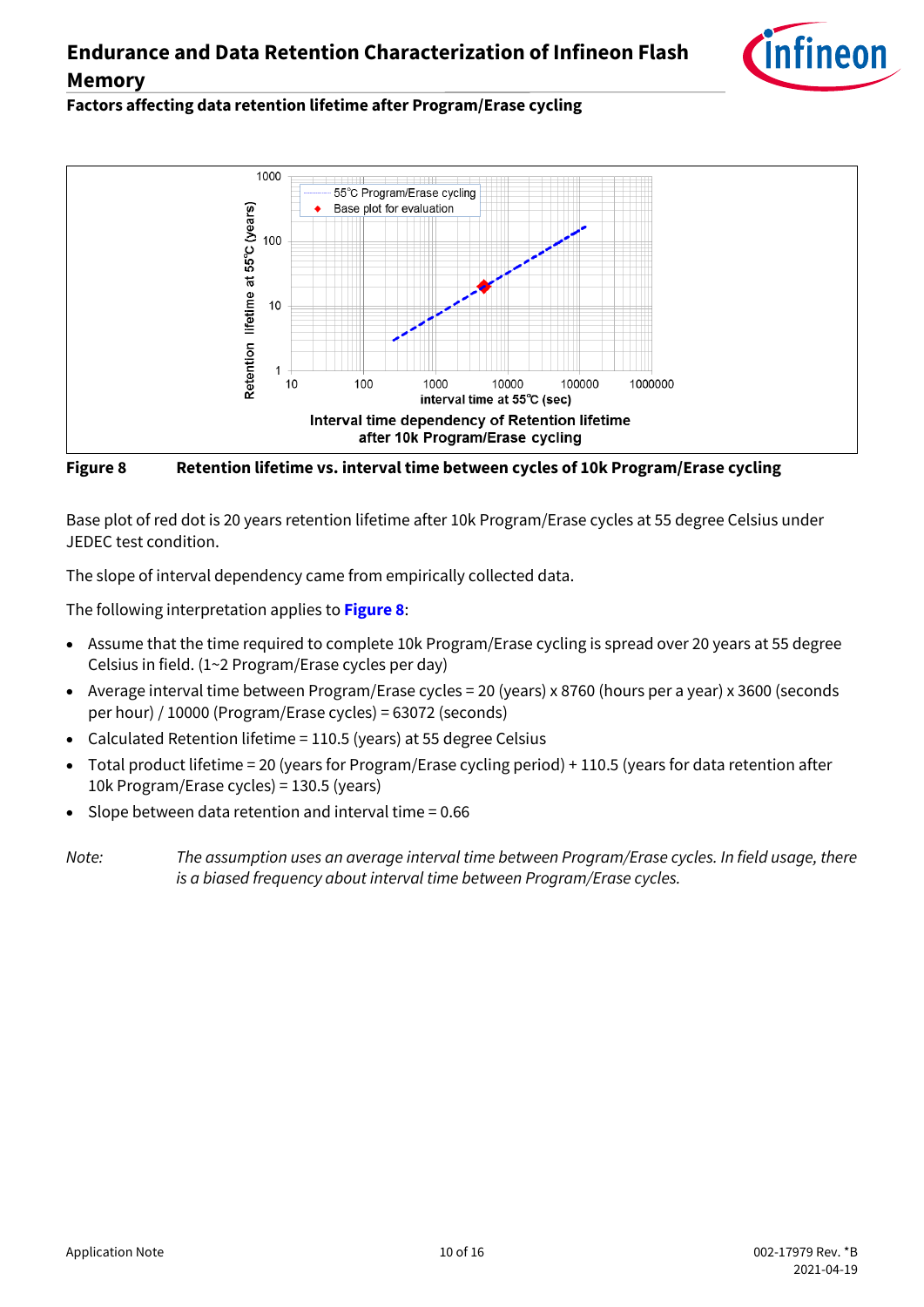

**Considerations w.r.t field usage model** 

## <span id="page-10-0"></span>**6 Considerations w.r.t field usage model**

As a prerequisite, the baseline expectation for data retention is two years after 100k Program/Erase cycles at 55 degree Celsius and 20 years after 10k Program/Erase cycles at 55 degree Celsius in this section. Here, we present case studies for the usage models based on these assumptions.

#### <span id="page-10-1"></span>**6.1 Case study 1**

**[Figure 9](#page-10-3)** shows two representative curves. One is the retention lifetime after 10k Program/Erase cycles at each field average temperature and another one is the retention lifetime after 100k Program/Erase cycles at each field average temperature, based on a 1.5 year of Program/Erase cycling period (10k or 100k cycles will have completed at 1.5 years). This results in a cycling interval time for 10k Program/Erase cycling of 1.314 hours and 100k Program/Erase cycling of 7.884 minutes.



#### <span id="page-10-3"></span>**Figure 9 Retention Lifetime at Each Field Temperature versus Program/Erase Cycles by Each Interval Time**

- The bright green dot shows 10 years of data retention after 2728 Program/Erase cycles at 85ºC.
- Over 10 years of data retention is achieved when one assumes less than 65 degree Celsius average field temperature for 10k Program/ Erase cycles.
- Over 1 year of data retention is achieved when one assumes less than 65 degree Celsius average field temperature for 100k Program/ Erase cycles.

#### <span id="page-10-2"></span>**6.2 Case study 2**

The retention lifetime after Program/Erase cycling becomes better when one considers a longer interval time between Program/Erase cycles. As an example, **[Figure 9](#page-10-3)** becomes **[Figure 10](#page-11-0)** when 10k and 100k Program/Erase cycles are completed over a 10 year or 20 year period.

#### **Assumption of 10 years Program/Erase cycling period**

10k Program/Erase cycling case – 8.76 hours interval time between Program/Erase cycles

100k Program/Erase cycling case – 52.56 minutes interval time between Program/Erase cycles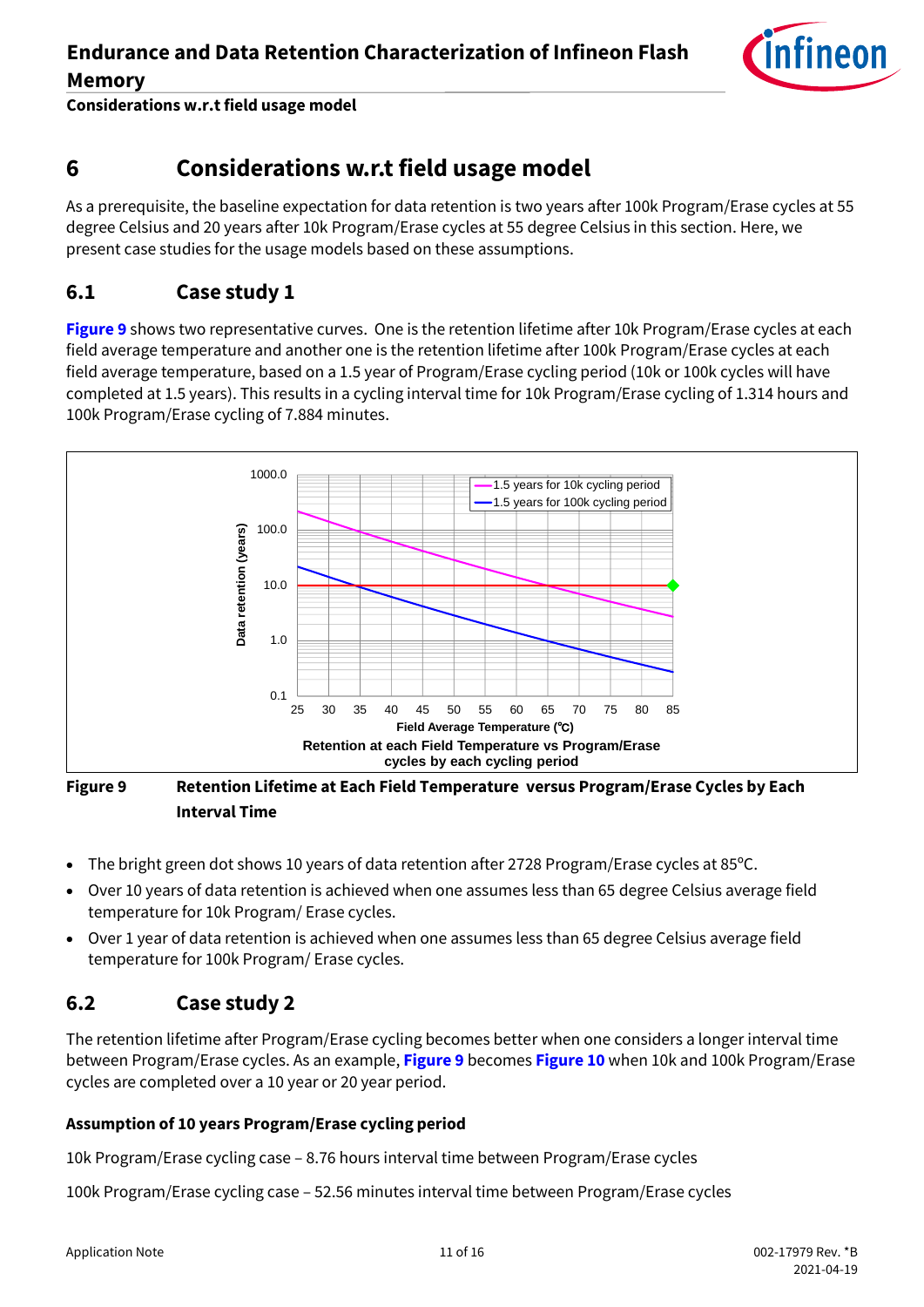

#### **Considerations w.r.t field usage model**

#### **Assumption of 20 years Program/Erase cycling period**

10k Program/Erase cycling case – 17.52 hours interval time between Program/Erase cycles

100k Program/Erase cycling case – 1.752 hours interval time between Program/Erase cycles

*Note: Interval time is approximate.*



#### <span id="page-11-0"></span>**Figure 10 Retention lifetime at each field temperature vs. Program/Erase cycles by each interval time**

- The bright green dot shows 10 years of data retention after 10k Program/ Erase cycles at 85 degree Celsius when the Program/ Erase cycling period is distributed over 10years.
- Over 10 years of data retention is achieved after 10k Program/Erase cycling when one assumes less than 85 degree Celsius average field temperature and Program/Erase cycling performed over 10 years.
- Over 10 years of data retention is achieved after 100k Program/Erase cycles when one assumes less than 57 degree Celsius average field temperature and Program/Erase cycling performed over 20 years.

Data retention becomes better if the usage model takes a longer Program/Erase interval time and/or longer Program/Erase cycling period. Infineon guarantees minimum retention lifetime after Program/Erase cycling with proper Program/ Erase cycling period based on the evaluated data for using the JEDEC test procedure. Infineon can provide the possibility and/or ability of data retention after Program/Erase cycling based on more detailed usage model analysis and empirical data if a realistic usage mode in field is provided.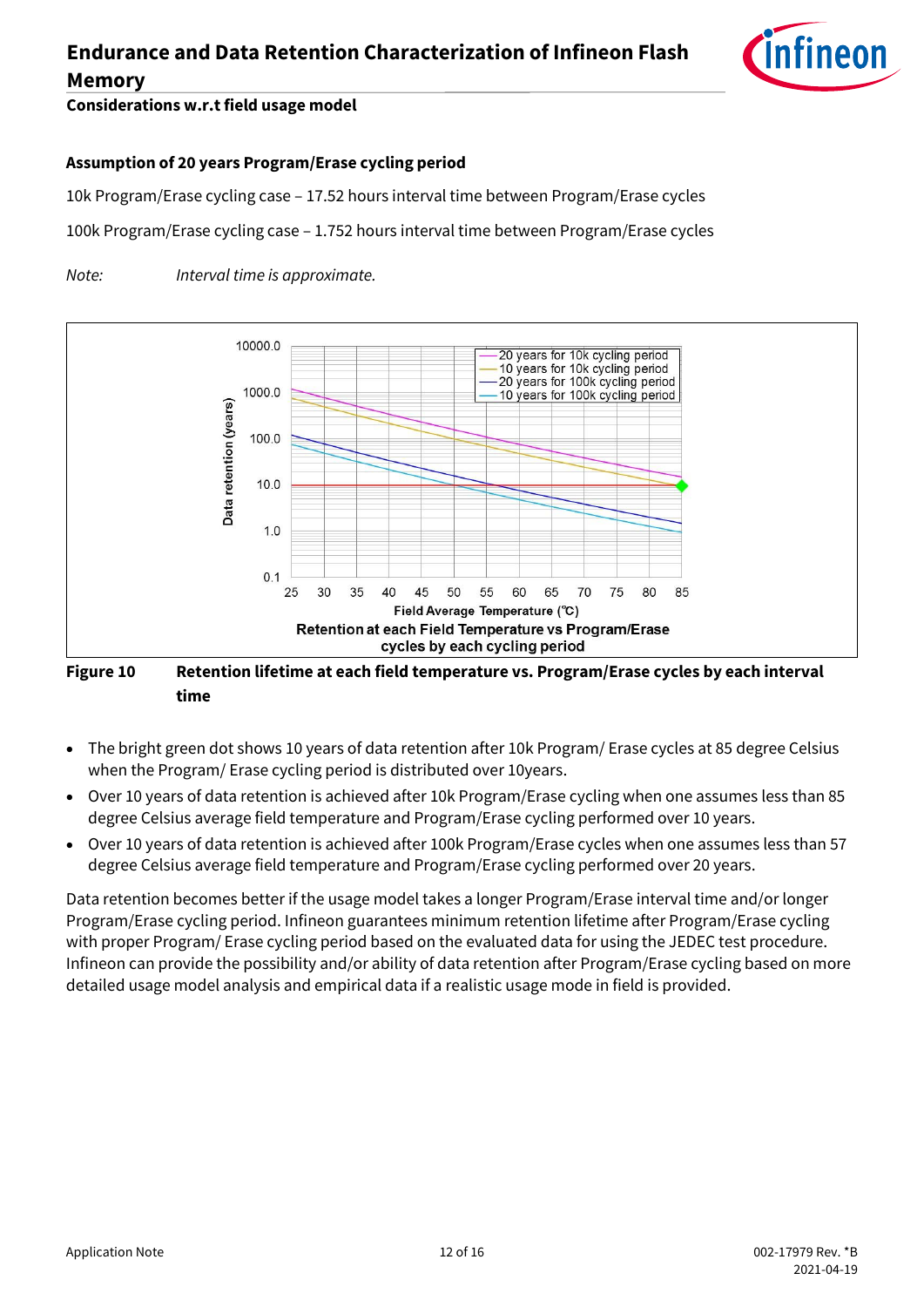

**Error correcting code (ECC)** 

## <span id="page-12-0"></span>**7 Error correcting code (ECC)**

ECC can significantly improve the quality and reliability of NOR Flash family products, as shown in **[Figure 11](#page-12-1)**. For ultra-high quality and reliability applications, it is recommended to use ECC to improve the reliability and data retention dramatically.

As shown in **[Figure 11](#page-12-1)**, it allows a 1E-08 RBER (raw bit failure rate) to meet 10 ppm unit failure rate when 1-bit ECC per 32 bytes is used.



<span id="page-12-1"></span>**Figure 11 Unit failure rate vs. RBER**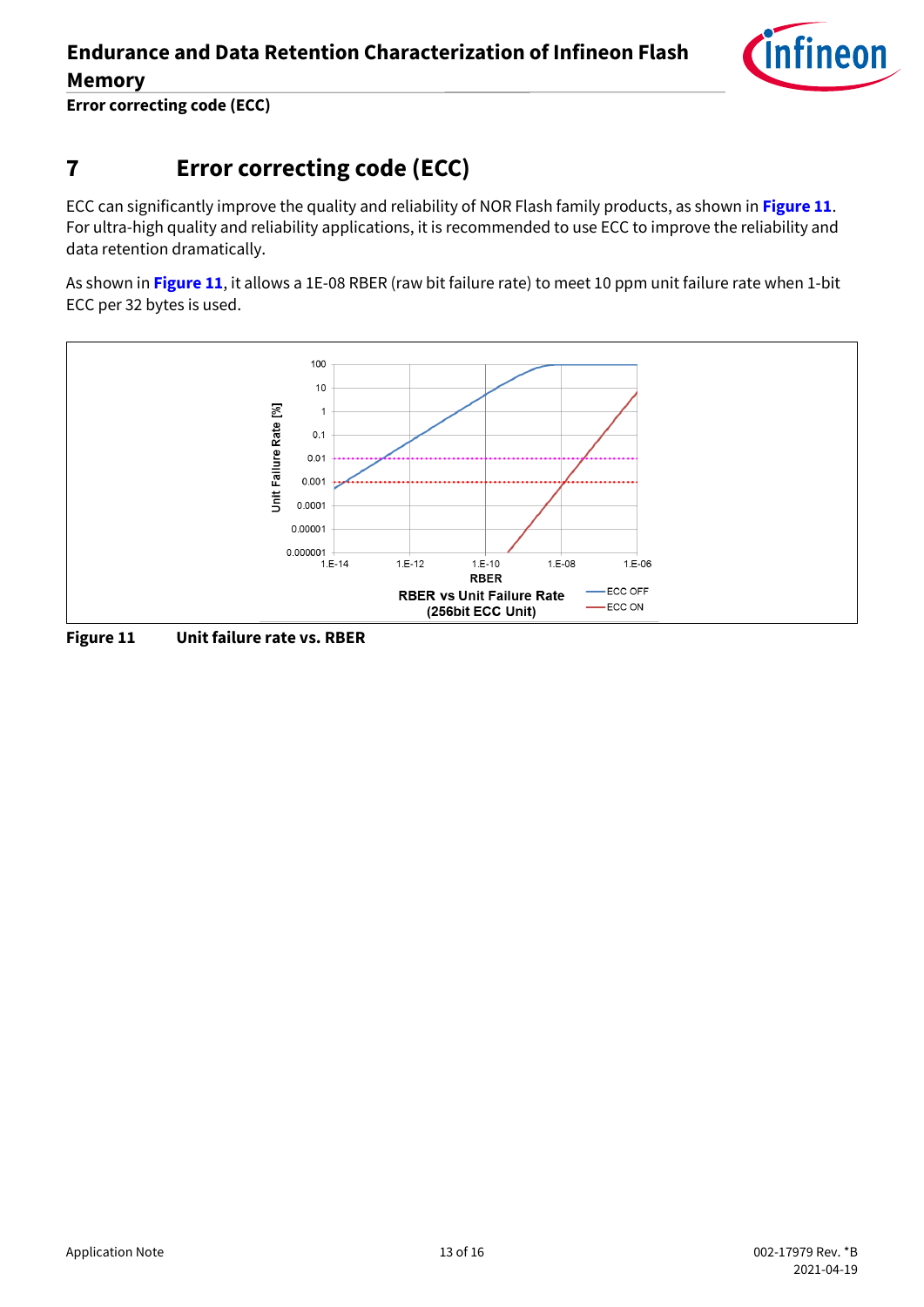

**Summary** 

#### <span id="page-13-0"></span>**8 Summary**

Endurance and data retention specifications are to be used as guidelines for designers to assess the ability of specific flash devices to meet end-of-life application requirements. Endurance and data retention are interdependent parameters. The effect of Program/Erase cycling can be mitigated by manipulation of how repetitively captured data is physically stored in flash memory array.

Data retention is a cell-level specification that indicates how long data can be expected to be reliably retrieved following programming under the usage model. The factors of endurance, system temperature in field, total number of Program/Erase cycling, and cycling interval time between Program/Erase cycles combined characterize the capability of flash memory. It should be noted that these factors can be controlled at the system level, provided that a good understanding of key factors is achieved.

If your application has a complex temperature profile, usage model, and/or utilizes stringent conditions, contact Infineon to obtain assistance to calculate data retention.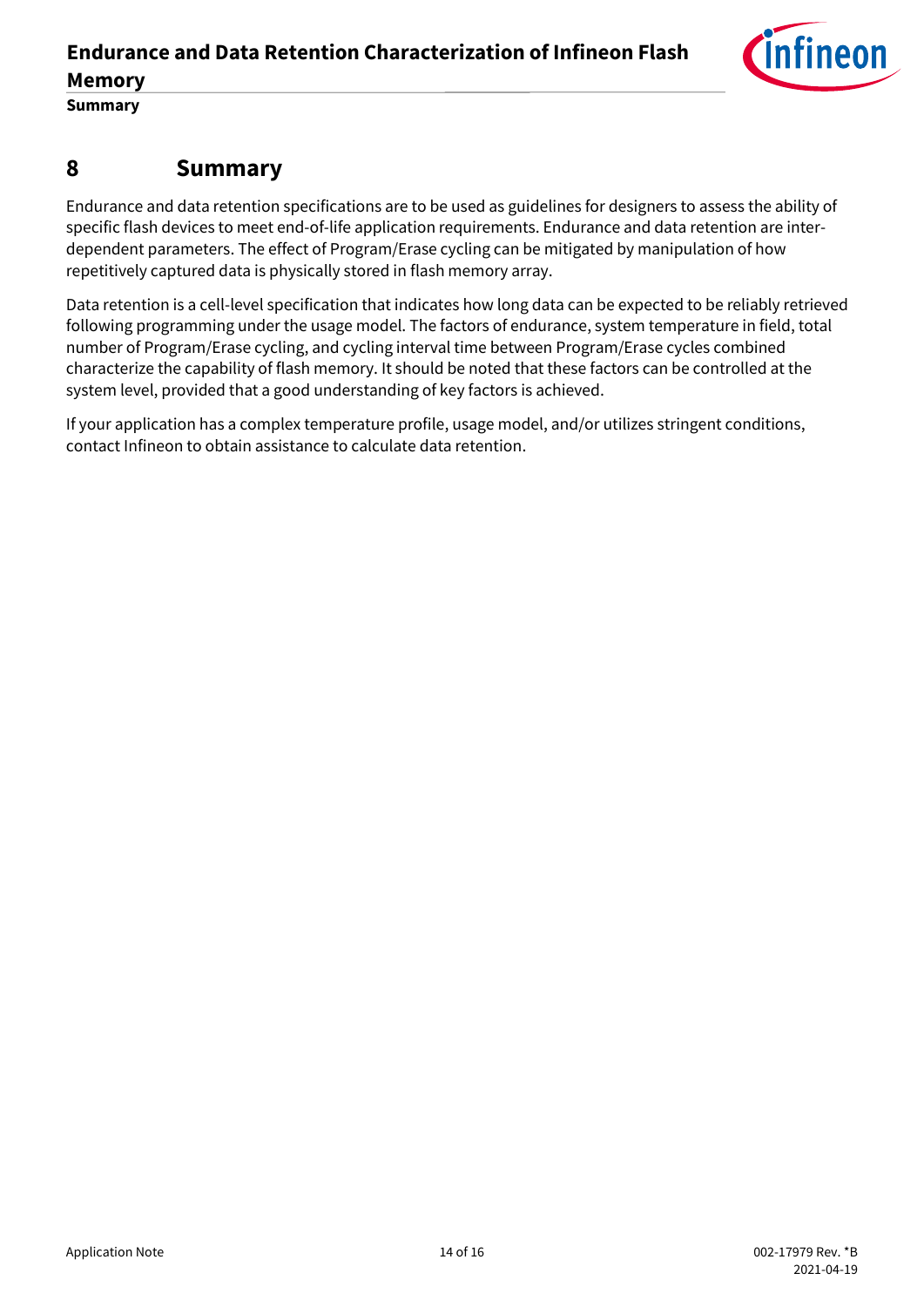

**Revision history** 

## <span id="page-14-0"></span>**Revision history**

| <b>Document</b><br>version | Date of release | <b>Description of Changes</b>                                |
|----------------------------|-----------------|--------------------------------------------------------------|
| $***$                      | 2017-03-21      | New application note.                                        |
| $^{\star}$ A               | 2017-05-29      | Removed "confidential" marking from the footer               |
|                            |                 | Corrected tab in Figure 6                                    |
|                            |                 | Optimized tab in Figure 7                                    |
|                            |                 | Optimized to show the explanation of right side for Figure10 |
| $*_{\mathsf{B}}$           | 2021-04-19      | Updated to Infineon template                                 |